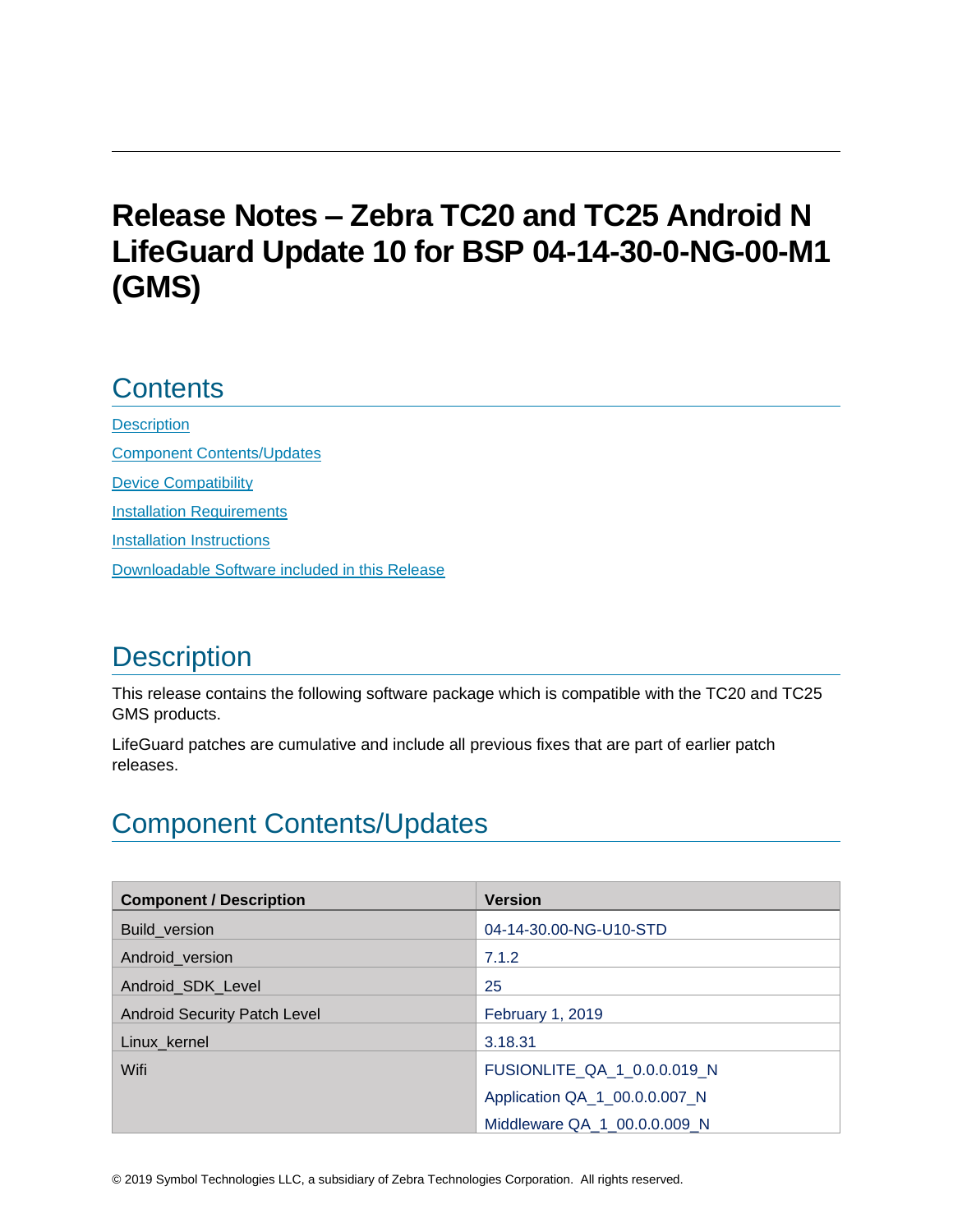|                                  | Radio QA_1_00.0.0.017_N                                                         |
|----------------------------------|---------------------------------------------------------------------------------|
| Platform                         | Qualcomm MSM8937                                                                |
| Scanning_Framework               | 19.50.37.0                                                                      |
| <b>DWDemo</b>                    | 2.0.13                                                                          |
| <b>OSX</b>                       | QCT.71.7.8.UL                                                                   |
| <b>MXMF</b>                      | 8.2.2.0                                                                         |
| Touch                            | Focaltech V1.1 20161103 (fw:0x24)                                               |
| <b>Bluetooth Stack</b>           | CNSS-PR-4-0-552-166444-1/01050102                                               |
| Flash_Size                       | 16G /32G                                                                        |
| RAM_Size                         | 2G                                                                              |
| <b>GPS</b>                       | MPSS.JO.3.0-00295-8937_GENNS_PACK-1                                             |
| <b>MMS</b>                       | 7.1.2                                                                           |
| RIL_Version                      | 1.0                                                                             |
| <b>BT_Pairing_Utility</b>        | 3.8                                                                             |
| Datawedge                        | 7.0.4                                                                           |
| Camera                           | LA.UM.5.6.r1-04600-89xx.0-1                                                     |
| <b>PTT</b>                       | 3.1.35                                                                          |
| RxLogger                         | 5.4.10.0                                                                        |
| StageNow                         | 3.1.1.1019                                                                      |
| Data_Analytics                   | 3.3.0.1113                                                                      |
| <b>EMDK</b>                      | 7.0.0.2000                                                                      |
| <b>IMEI SV Number</b>            | 06                                                                              |
| <b>OEM Config</b>                | 8.1.0.9                                                                         |
| <b>File Browser</b>              | 1.19.1.5                                                                        |
| <b>DDT</b>                       | V1.16.0.1                                                                       |
| Zebra Software Licensing Manager | 3.1.1                                                                           |
| <b>Audio SW Version</b>          | 0.11.0.0                                                                        |
| <b>Acoustic Profiles</b>         | General: CN2.4                                                                  |
|                                  | Cellular: CN2.6                                                                 |
| Fingerprint                      | Zebra/TC25/TC25FM:7.1.2/04-14-30.00-NG-U10-<br>STD/190123:user/release-keys,    |
|                                  | Zebra/TC20/ TC20RT:7.1.2/04-14-30.00-NG-U10-<br>STD /190123:user/release-keys,  |
|                                  | Zebra/ TC20/ TC20RD:7.1.2/04-14-30.00-NG-<br>U10-STD /190123:user/release-keys, |
|                                  | Zebra/ TC20/ TC20KB:7.1.2/04-14-30.00-NG-<br>U10-STD /190123:user/release-keys  |
|                                  |                                                                                 |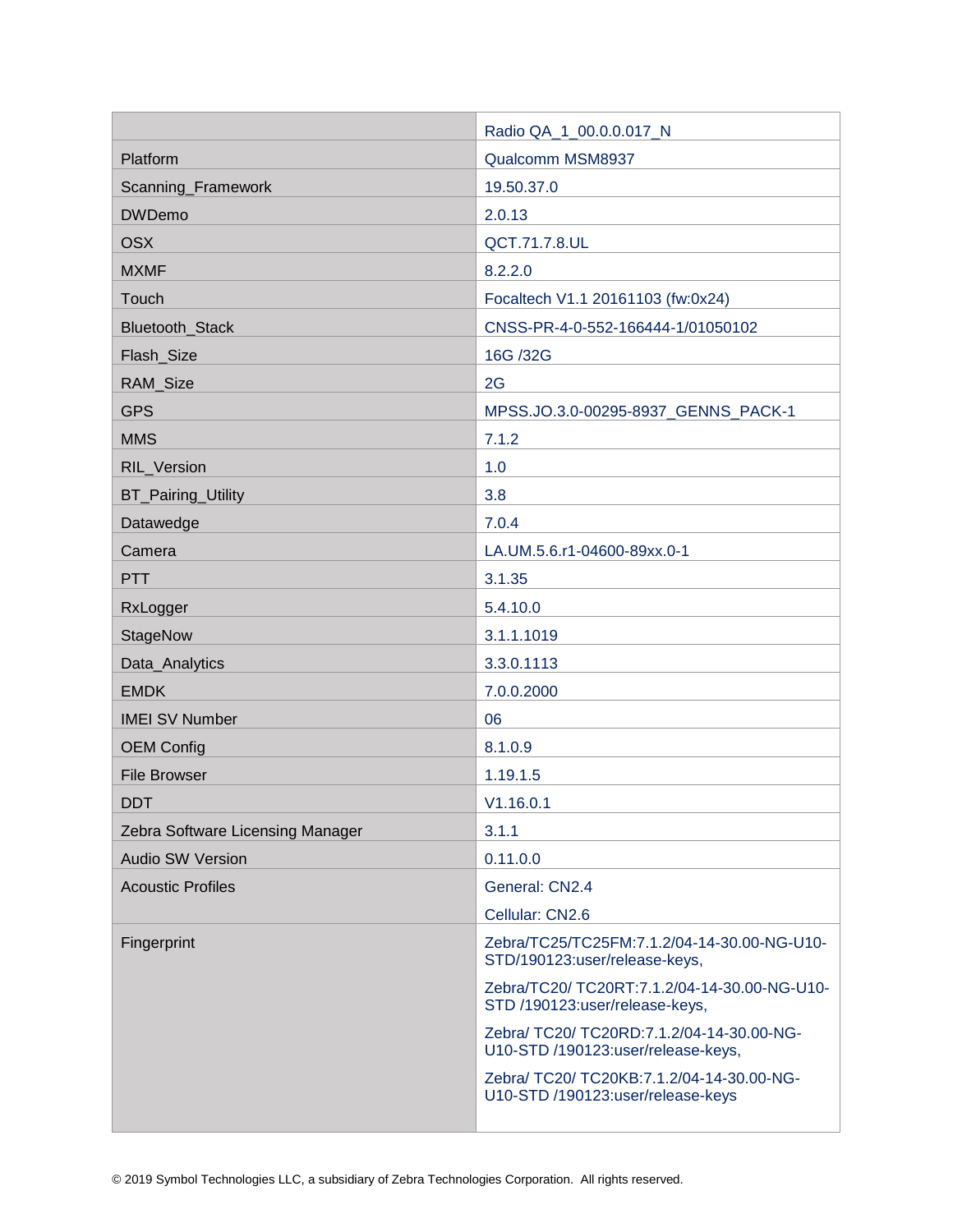#### **1. CFE v10 Updates:**

- ❖ CFE-TC2X-N-XX-041430-G-00-10.zip (GMS)
	- 1. **Android Security Patch Level**: February 01, 2019

Use the below link to see the Android Security bulletin for more information:<https://source.android.com/security/bulletin/>

**2.** SPR36220 - Resolved an issue where Google Play Services disabled after bypassed GMS Setup Wizard.

#### **2. CFE v9 Updates:**

- ❖ CFE-TC2X-N-XX-041430-G-00-09.zip (GMS)
	- 1. **Android Security Patch Level**: January 01, 2019

Use the below link to see the Android Security bulletin for more information:<https://source.android.com/security/bulletin/>

- 1. SPR36021 Resolved an issue wherein voice call quality was getting degraded when phone is slightly moved away from the mouth area.
- 2. SPR35855/35695 Resolved an issue wherein datawedge is slow in scanning output data.
- 3. Updated below mentioned components:
	- o Scanner Framework: Version 19.50.37.0
		- a. SPR35288 Fixed an issue wherein initialization of scanner was taking ~1sec.
		- b. SPR35054 Added support for reduced quite zone barcode decoding.
		- o WLAN/BT Firmware: Version CNSS-PR-4-0-552-166444-1/01050102
			- a. CVE-2018-5383 was corrected preventing unauthenticated BT pairing.
			- b. WiFi: FUSIONLITE\_QA\_1\_0.0.0.019\_N
			- c. SPR35609 Resolved an issue where WLAN operation is affected when BT was in use.

#### **3. CFE v8 Updates:**

- ❖ CFE-TC2X-N-XX-041430-G-00-08.zip (GMS)
	- 1. **Android Security Patch Level**: December 01, 2018

Use the below link to see the Android Security bulletin for more information:<https://source.android.com/security/bulletin/>

- 2. SPR34310/35785 Resolved an issue wherein CANCEL READ API was not working when continuous Mode was enabled.
- **4. CFE v7 Updates:**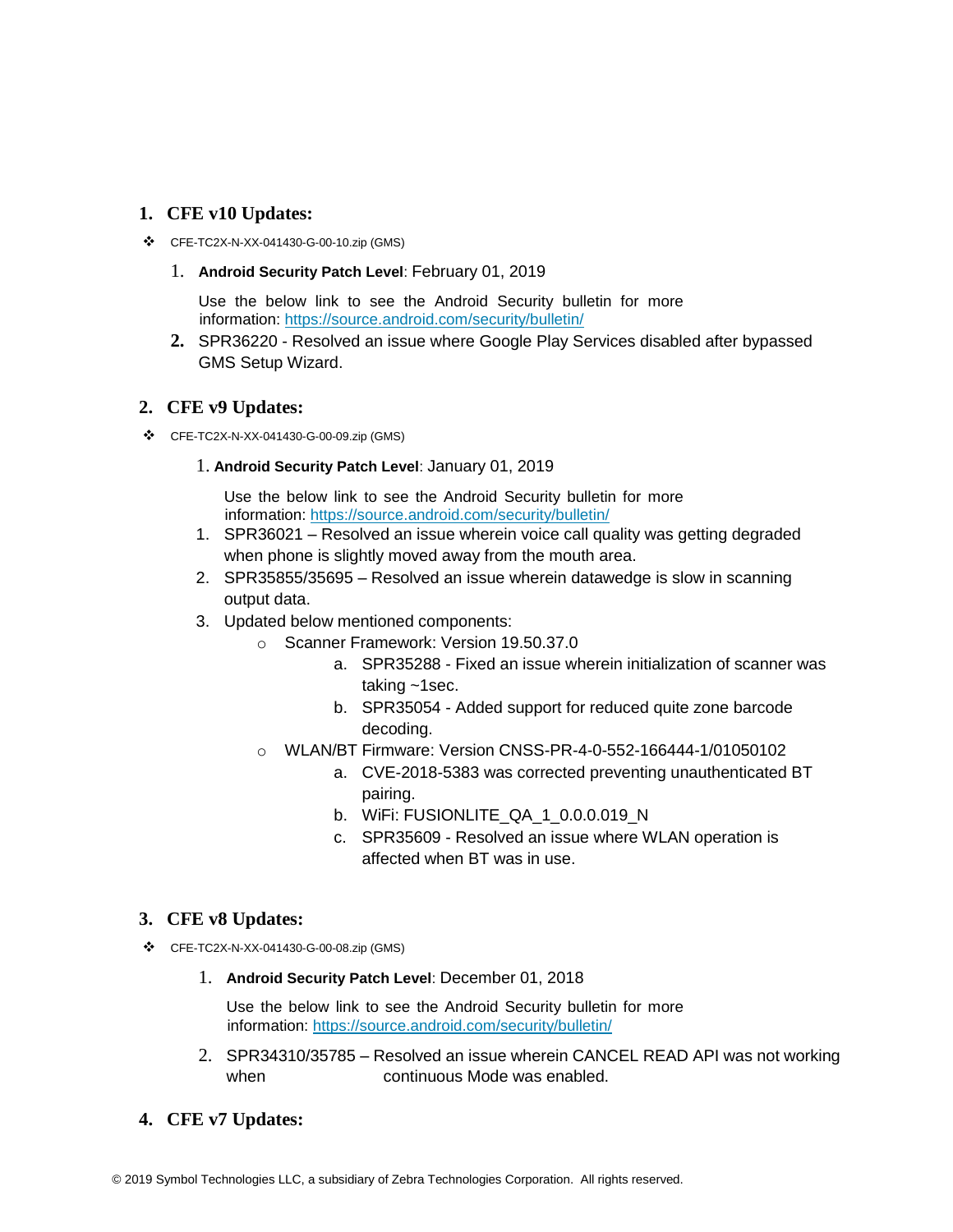- ❖ CFE-TC2X-N-XX-041430-G-00-07.zip (GMS)
	- **1. Android Security Patch Level**: November 01, 2018

Use the below link to see the Android Security bulletin for more information:<https://source.android.com/security/bulletin/>

**2.** MX, StageNow, EMDK, Datawedge component updates:

Note: For detailed release notes, please refer [http://techdocs.zebra.com](http://techdocs.zebra.com/)

- o MX: Version 8.2.2.0
	- a. SPR35665 Resolved an issue wherein google keyboard settings are not persisting through a reboot when configured directly after factory reset.
	- b. SPR34771 Resolved a synchronization issue in Mx.
- o StageNow Client: Version 3.1.1.1019
- o EMDK: Version 7.0.0.2000
- o Datawedge: Version 7.0.4
- **3.** B2M client included in disabled mode.
- **4.** SPR35581 Resolved an issue wherein soft Keyboard was not coming up upon explicitly invoking via API on hard keypad devices.

#### **5. CFE v6 Updates:**

❖ CFE-TC2X-N-XX-041430-G-00-06.zip (GMS)

#### 1. **Android Security Patch Level**: October 01, 2018

Use the below link to see the Android Security bulletin for more information:<https://source.android.com/security/bulletin/>

2. SPR35440- Resolved an issue where device did not show private APN when it was created using StageNow.

#### **6. CFE v5 Updates:**

- ❖ CFE-TC2X-N-XX-041430-G-00-05.zip (GMS)
	- 1. **Android Security Patch Level**: September 01, 2018

Use the below link to see the Android Security bulletin for more information:<https://source.android.com/security/bulletin/>

#### **2. Updated below mentioned components:**

- o File Browser: Version 1.19.1.5
- o Diagnostic Tool: Version 1.16.0.1
- o OEMConfig: Version 8.1.0.9
- $\circ$  WiFi FUSIONLITE QA 1 0.0.0.018 N
- o DataAnalytics Version 3.3.0.1113
- 3. MX, StageNow, EMDK, Datawedge component updates:

Note: For detailed release notes, please refer [http://techdocs.zebra.com](http://techdocs.zebra.com/)

- o MX: Version 8.1.0.10
	- a. SPR34716 Resolved an issue wherein the MX was getting killed by Backup manager and didn't restart properly.
	- b. SPR33323 Added new feature to enable/disable physical keyboard via StageNow.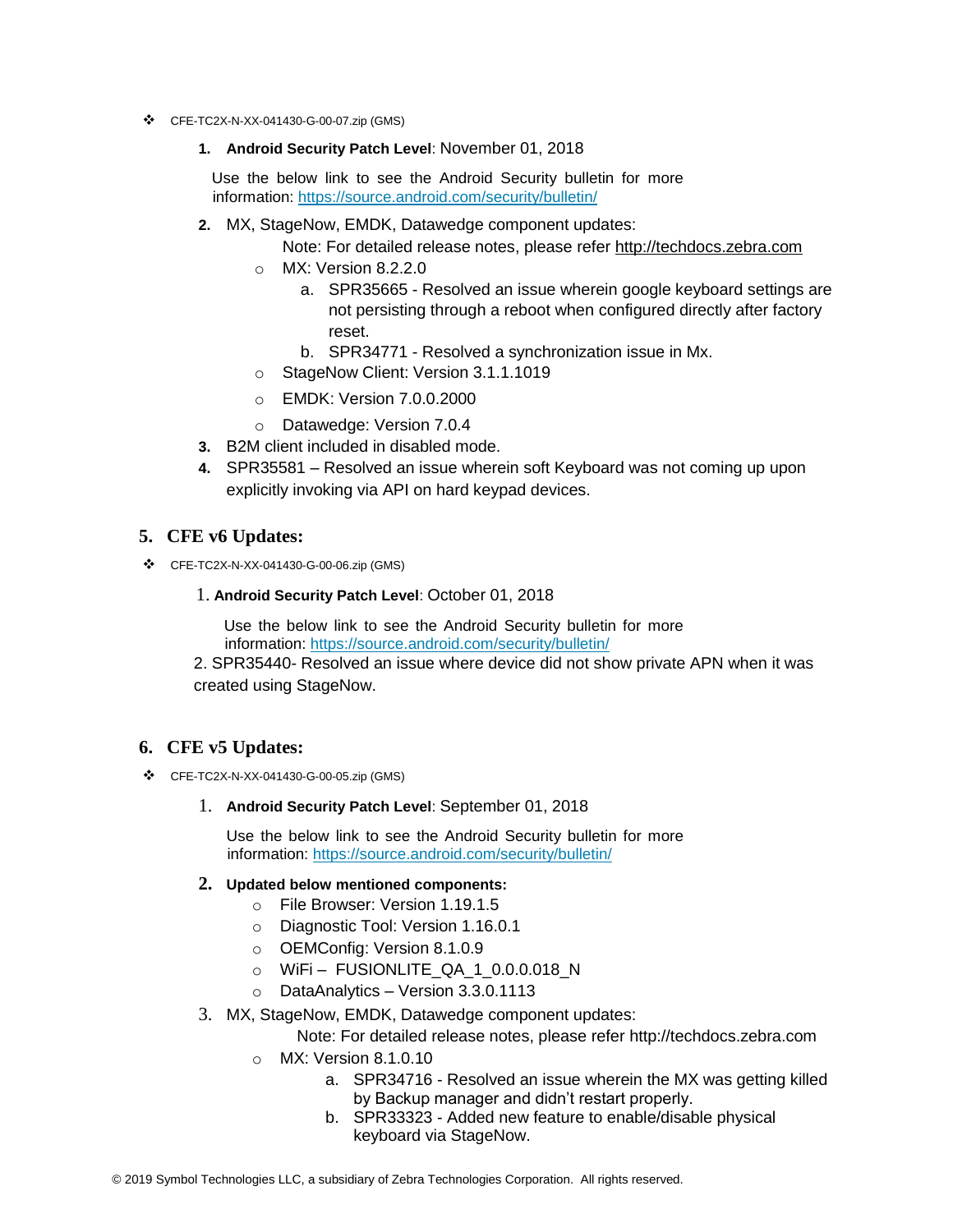- o StageNow Client: Version 3.1.1.1018
- o EMDK: Version 6.10.12.1312
- o Datawedge: Version 6.9.49
	- c. SPR34429 Resolved an issue wherein DataWedge failed to load "default Profile0".
	- d. SPR34614 Resolved an issue in DataWedge wherein scanner could not be enabled due to quick enabling and disabling of scanner through Intents.
	- e. SPR34972 Implemented new parameters in scanner input plugin API so that the API takes considerable less time to suspend/reenable of the scanner.
- 4. Included Zebra Software License Manager v3.1.1.
- 5. SPR33207- Resolved an issue wherein the Device Diagnostic tool had an issue with reading the Battery Cycles in the application for PP+ batteries.
- 6. SPR35252- Resolved an issue wherein the device reboots when DO mode is enabled and user tries to turn data saver on.
- 7. SPR35568 Resolved an issue wherein device does not show preview information in Messaging App when language toggles from right-to-left.
- 8. Data Analytics changes:
	- o DataAnalytics has been renamed to Zebra Data Service.
	- o DAInBuiltDCA has been renamed to Zebra Data Service Plugin.
	- o SettingsEULA has been renamed to Zebra Data Services.
	- o In this release, the ZDS-EULA pop up during configuring the device, can be automatically skipped if the device is configured for Device Owner mode or when SUWBypass is used.
	- o DO mode configuration mechanism includes NFC bump, QR code, AFW# and Zero touch.
	- o SUW Setup Wizard Bypass can set with PowerMgr CSP.
	- o On Automatic skipping of Zebra EULA, Zebra's default settings and data collection rules will be configured on the device.
- 9. Disabled the Qualcomm Location from GMS build for both TC20 and TC25.

#### **7. CFE v4 Updates:**

- ❖ CFE-TC2X-N-XX-041430-G-00-04.zip (GMS)
	- 1. **Android Security Patch Level**: August 01, 2018 Use the below link to see the Android Security bulletin for more information: <https://source.android.com/security/bulletin/>
	- 2. Updated below mentioned components:
		- $\circ$  MXMF Version 8.0.1.2
		- o DataWedge Version 6.8.54
		- o EMDK Version 6.9.16.1216
		- o StagingClient Version 3.0.1.1038
		- o File Browser -- Version 1.19.1.5
		- o DDT -- Version 1.15.0.14
		- o OEM Config Version 8.0.0.4
		- o Data Analytics -- Version 3.3.0.1113
		- o Wifi -- Version FUSIONLITE\_QA\_1\_0.0.0.017\_N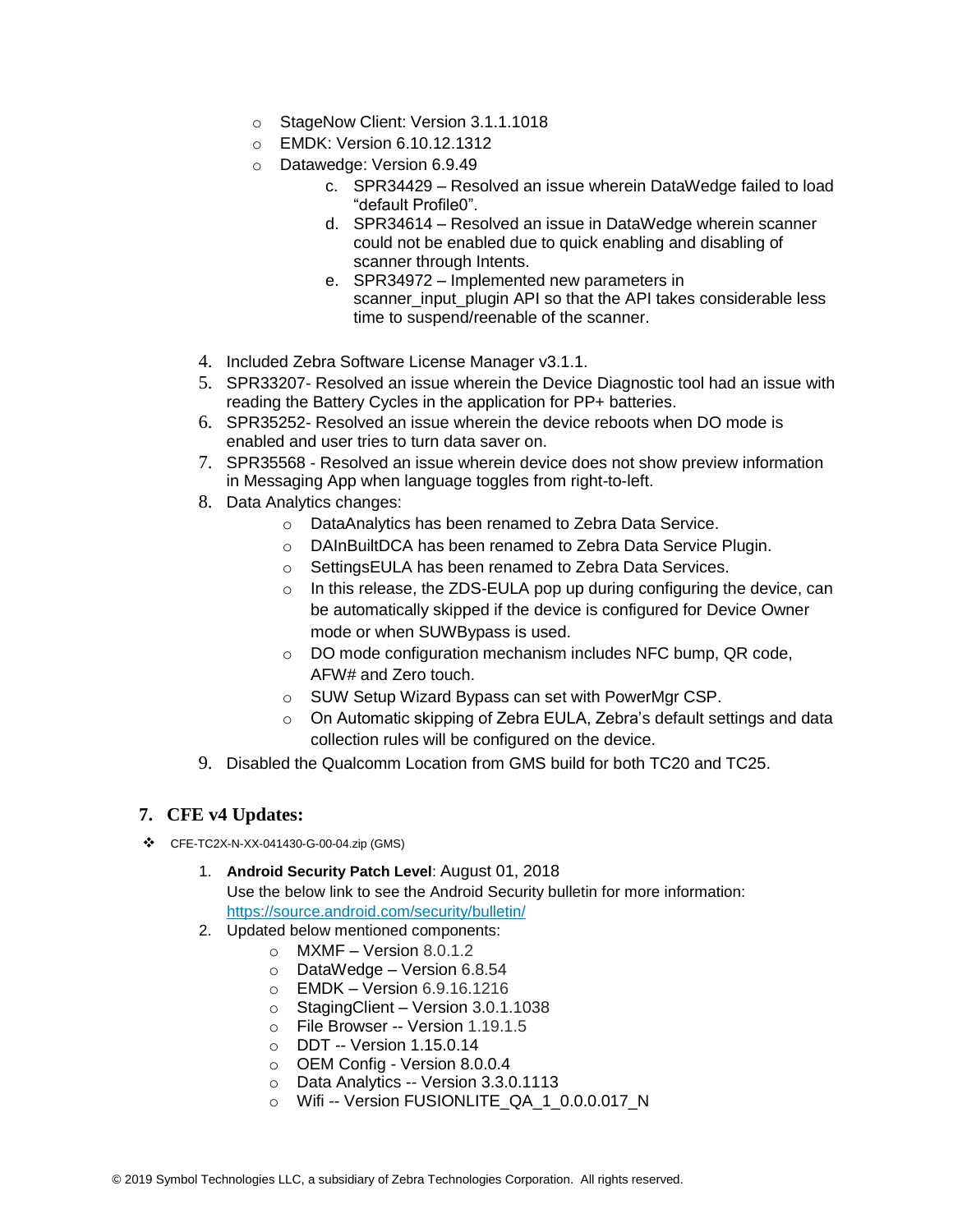- 3. SPR35005 Resolved an issue wherein the Proximity being Suspended.
- 4. Added cellular WAN changes to support some Latin American (LATAM) carriers certification. TC25 now supports following Latin America Carriers
	- AT&T Mexico
	- Telcel Mexico
	- Telefonica Columbia
- 5. Changes for Telenor Denmark carrier certification:
	- SPR34858 Corrected SIM PIN Retry Count
	- Danish language translations

#### **8. CFE v3 Updates:**

❖ CFE-TC2X-N-XX-041430-G-00-03.zip (GMS)

#### 1. **Android Security Patch Level**: July 01, 2018

Use the below link to see the Android Security bulletin for more information:<https://source.android.com/security/bulletin/>

- 2. Updated below mentioned components:
	- a. MXMF Version 8.0.1.2
	- b. DataWedge Version 6.8.54
	- c. EMDK Version 6.9.16.1216
	- d. StagingClient Version 3.0.1.1038
	- e. File Browser --1.19.1.5
	- f. DDT -- 1.15.0.14
- 3. SPR34716 Resolved an issue wherein the MX was getting killed by Backup manager and didn't restart properly.
- 4. SPR34145 Resolved an issue wherein indexing of the WEP key was not handled correctly.
- 5. SPR34429 Resolved an issue wherein failed to emit scan beam if the application was launched during device suspend.

#### **9. CFE v2 Updates:**

❖ CFE-TC2X-N-XX-041430-G-00-02.zip (GMS)

#### 1. **Android Security Patch Level**: June 01, 2018

Use the below link to see the Android Security bulletin for more information:<https://source.android.com/security/bulletin/>

- 1. Updated below mentioned components:
	- a. MXMF Version 8.0.0.10
	- b. DataWedge Version 6.8.50
	- c. EMDK Version 6.9.16.1216
	- d. StagingClient Version 3.0.1.1037
	- e. File Browser --1.19.1.5
	- f  $DT 1.15.0.14$
- 2. SPR33671 Resolved an issue wherein user was unable to create WIFI profile with username as backslash followed by number
- 3. SPR34267 Resolved an issue wherein the device was failed to enable USB debugging when a barcode was scanned.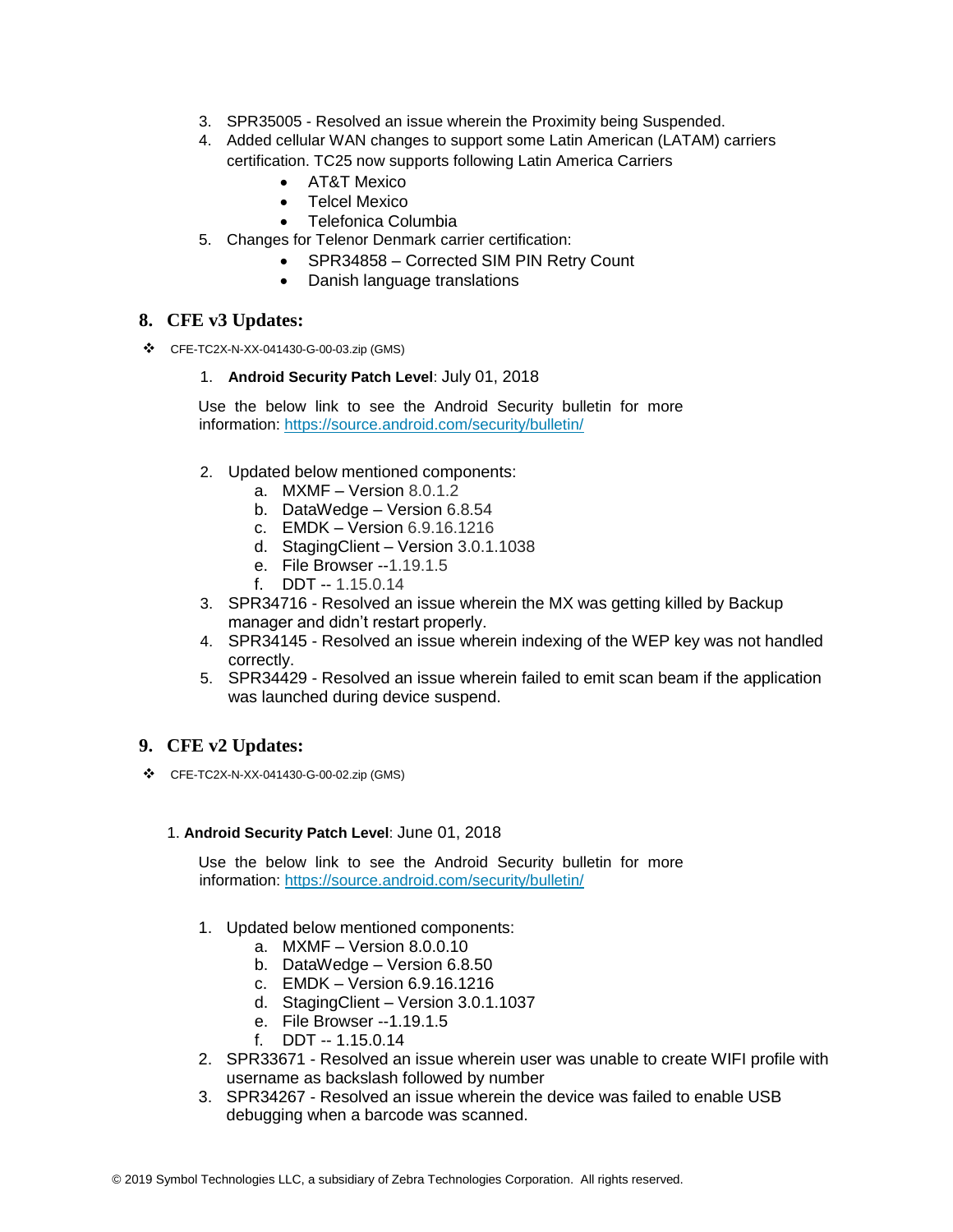- 4. SPR33862 Resolved an issue wherein the Screen Time off settings using Display manager CSP was not working.
- 5. SPR34145 Resolved an issue wherein indexing of the WEP key was not handled correctly.
- 6. SPR33973 Resolved an issue wherein erroneously loading default profile by providing feature to ignore disabled profiles in DataWedge
- 7. SPR33848 Added support to included category field in intent profile in StageNow.
- 8. SPR34189 Resolved an issue wherein low ram and oom limit adjustments to provide more free memory.
- 9. SPR33639 Resolved an issue wherein the customer app install and launch during device sleep state and device stop emitting scan beam after awake from suspend.
- 10. SPR33876 Resolved an issue wherein Display Timeout was unable set via **StageNow**
- 11. SPR33607 Resolved an issue where few fresh devices were unable to stage after unbox the device.
- 12. SPR33538 Resolved an issue wherein the Scanner beam stuck off and No LED beam while pressing scanner button.
- 13. SPR33977 Resolved an issue wherein Time Zone setting through StageNow profile was not working.
- 14. SPR33981 Resolved an issue Czech Republic Regulatory Country could not be set using Wifi config profile.
- 15. SPR33799 Resolved an issue wherein DataWedge was sending char 10 instead of char 13.
- 16. SPR31491- Resolved an issue wherein device not able to stage devices from manufacturing with StageNow.

## <span id="page-6-0"></span>Device Compatibility

This software release has been approved for Android TC20 Nougat GMS models mentioned below.

| <b>Device</b>          | <b>Operating System</b>                                         |
|------------------------|-----------------------------------------------------------------|
| TC200J-10C112A6        | Android N GMS ROW - EMEA, LATAM,<br>APAC & Canada               |
| TC200J-10C112US        | Android N GMS US Only                                           |
| TC200J-10A111US        | Android N GMS US Only                                           |
| TC200J-10A111A6        | Android N GMS ROW - EMEA, LATAM,<br>APAC & Canada               |
| TC200J-10C213A6        | Android N GMS ROW - EMEA, LATAM,<br>APAC & Canada (Premium SKU) |
| TC200J-10C213US        | Android N GMS US Only (Premium SKU)                             |
| <b>TC200J-10A111TN</b> | Android N GMS TUNISIA Only                                      |
| TC200J-10C112TN        | Android N GMS TUNISIA Only                                      |
| TC200J-10C213IA        | Android N GMS INDIA (Premium SKU)                               |
| TC200J-10C112IA        | Android N GMS INDIA                                             |
| TC200J-10A111IA        | Android N GMS INDIA                                             |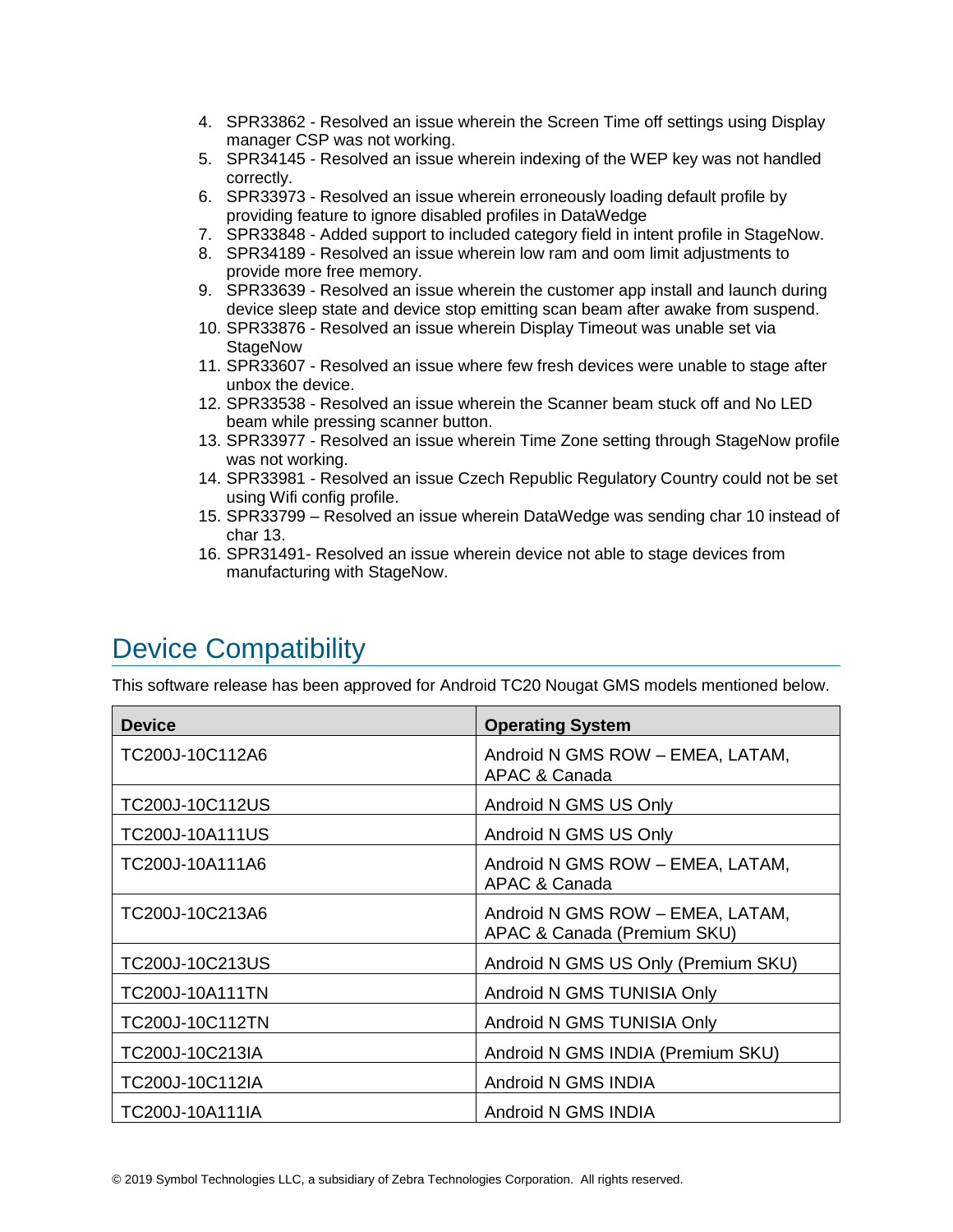| TC200J-1KC111A6        | Android N GMS ROW EMEA, LATAM, APAC<br>& Canada (Keyboard SKU) |
|------------------------|----------------------------------------------------------------|
| TC200J-1KC111IA        | Android N GMS INDIA (Keyboard SKU)                             |
| <b>TC200J-1KC111TN</b> | Android N GMS TUNISIA (Keyboard SKU)                           |
| <b>TC200J-1KC111US</b> | Android N GMS US (Keyboard SKU)                                |

This software is also approved for Android TC25 Nougat GMS models mentioned below

| <b>Device</b>   | <b>Operating System</b>          |
|-----------------|----------------------------------|
| TC25AJ-10C102A6 | Android N GMS ROW - EMEA         |
| TC25AJ-10B101A6 | Android N GMS ROW - EMEA         |
| TC25BJ-10C102A6 | Android N GMS ROW - EMEA & APAC  |
| TC25BJ-10B101A6 | Android N GMS ROW - EMEA & APAC  |
| TC25BJ-10C102IA | Android N GMS ROW - INDIA        |
| TC25BJ-10B101IA | Android N GMS ROW - INDIA        |
| TC25BJ-10C102BR | Android N GMS ROW - BRAZIL       |
| TC25BJ-10B101BR | Android N GMS ROW - BRAZIL       |
| TC25BJ-10C102TN | Android N GMS ROW - TUNISIA      |
| TC25BJ-10B101TN | Android N GMS ROW - TUNISIA      |
| TC25BJ-10C102JP | Android N GMS ROW - JAPAN        |
| TC25BJ-10B101JP | Android N GMS ROW - JAPAN        |
| TC25AJ-10C102US | Android N GMS NORTH AMERICA - US |
| TC25AJ-10B101US | Android N GMS NORTH AMERICA - US |
| TC25BJ-10B101ID | Android N GMS ROW - INDONESIA    |
| TC25BJ-10C102ID | Android N GMS ROW - INDONESIA    |

# <span id="page-7-0"></span>Installation Requirements

### HW Requirements

- Windows PC running Windows 7/10 32/64 bits
- USB Type C Cable
- Micro SD Card with at least 2GB capacity (optional)

### SW Requirements

Please make sure following components are installed on your computer before commencing OS installation.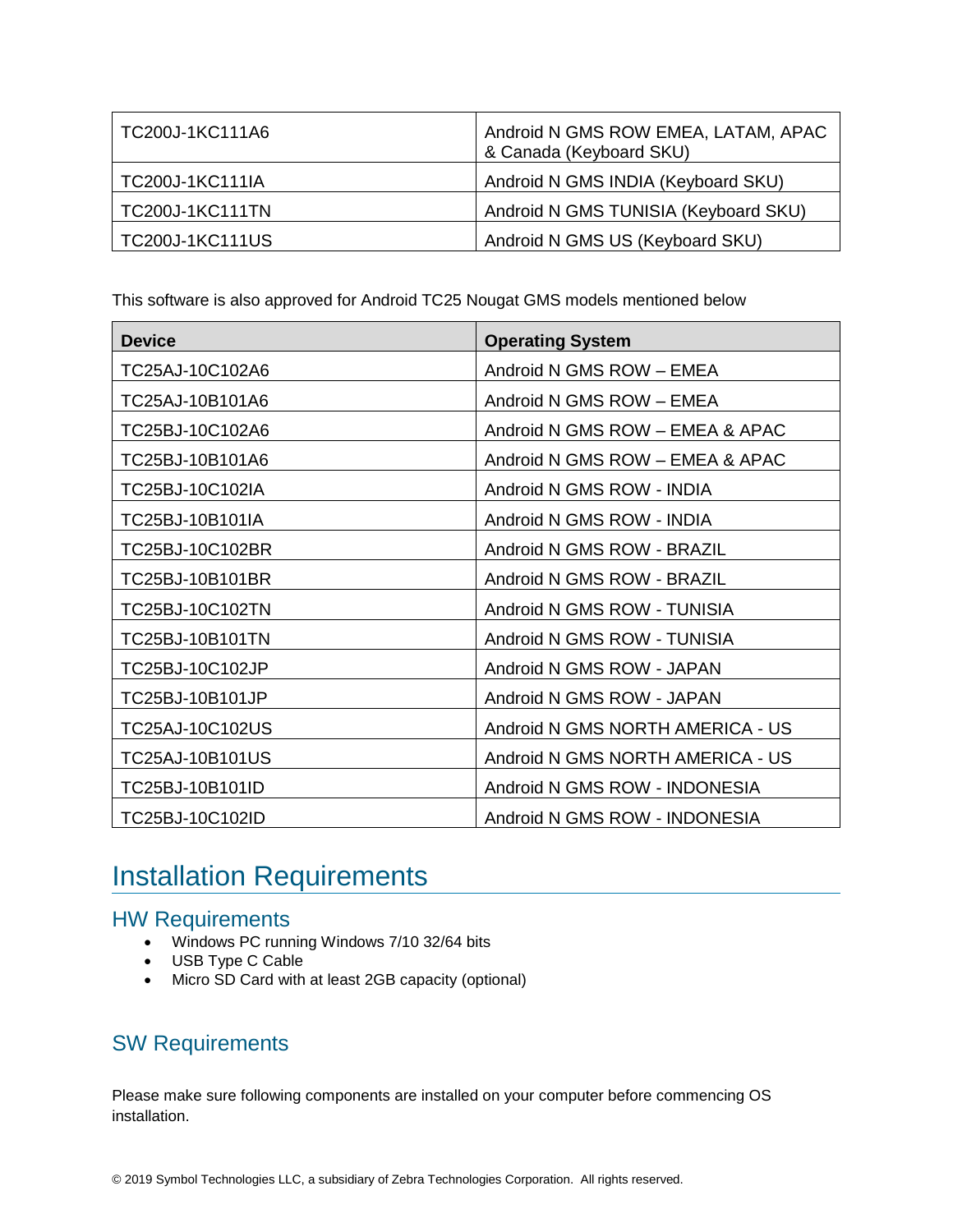- Zebra Android USB Driver V2.2 or higher
- Android Debug Bridge version 1.0.39 or higher
- TC20/TC25 GMS Android OS Release Images

### Image Compatibility

To use this Update, the terminal must have the BSP 04-14-30-0-NG-00-M1 installed as the baseline OS.

## <span id="page-8-0"></span>Installation Instructions

### Using the "adb sideload" method

#### Assumptions

- 1. ADB installed on PC
- 2. TC20/TC25 has Developer options enabled
- 3. USB debugging ON

#### **Procedure**

- 1. Plug the TC20/TC25 into the USB & Charging Cable and then the Cable to the PC. If you have a Cradle with USB connectivity, connect it now.
- 2. You may need to pull down notification bar, and tap on the notification which says, "USB charging this device", and change it to "Transfer files".
- 3. Open Command Prompt on PC, run "adb devices" and check to see if you can see the device's serial number… If yes, proceed… if not you will need to get the PC set up with the proper drivers or install an External SD Card.
- 4. You may also get a pop up on your PC (Win 7) that you will be connected as a Portable Media Player… this can be ignored.
- 5. Entering Recovery Mode
	- a. Choice 1: In Command Prompt, type "adb reboot recovery" and click enter.
	- b. Choice 2:
		- i. Reboot and hold PTT key
		- ii. When Zebra Technologies logo appears on the screen Release the PTT Key
- 6. Your TC20/TC25 will reboot and take you to Android Recovery screen.
- 7. To select Sideload Method
	- a. Use the Volume + and to highlight, "Apply update from ADB" and press the Power Key to select it
- 8. With your Command Prompt, open, type "adb sideload" and add a space and then drag and drop the zip file which you want to apply to the device and press enter.
	- a. When the file download starts, the command window will show progress with a percentage completed.
	- b. Device display will show a series of messages indicating it is downloading, verifying and installing the image on to the device.
- 9. After successful update, the device will auto reboot and you see Zebra on top and POWERED BY android at the bottom and after about 10 second will transition to the TC20/TC25 Touch Computer splash screen with 5 dancing white dots at bottom… it will stay at this screen for up to 4 minutes and then present the "Welcome Screen".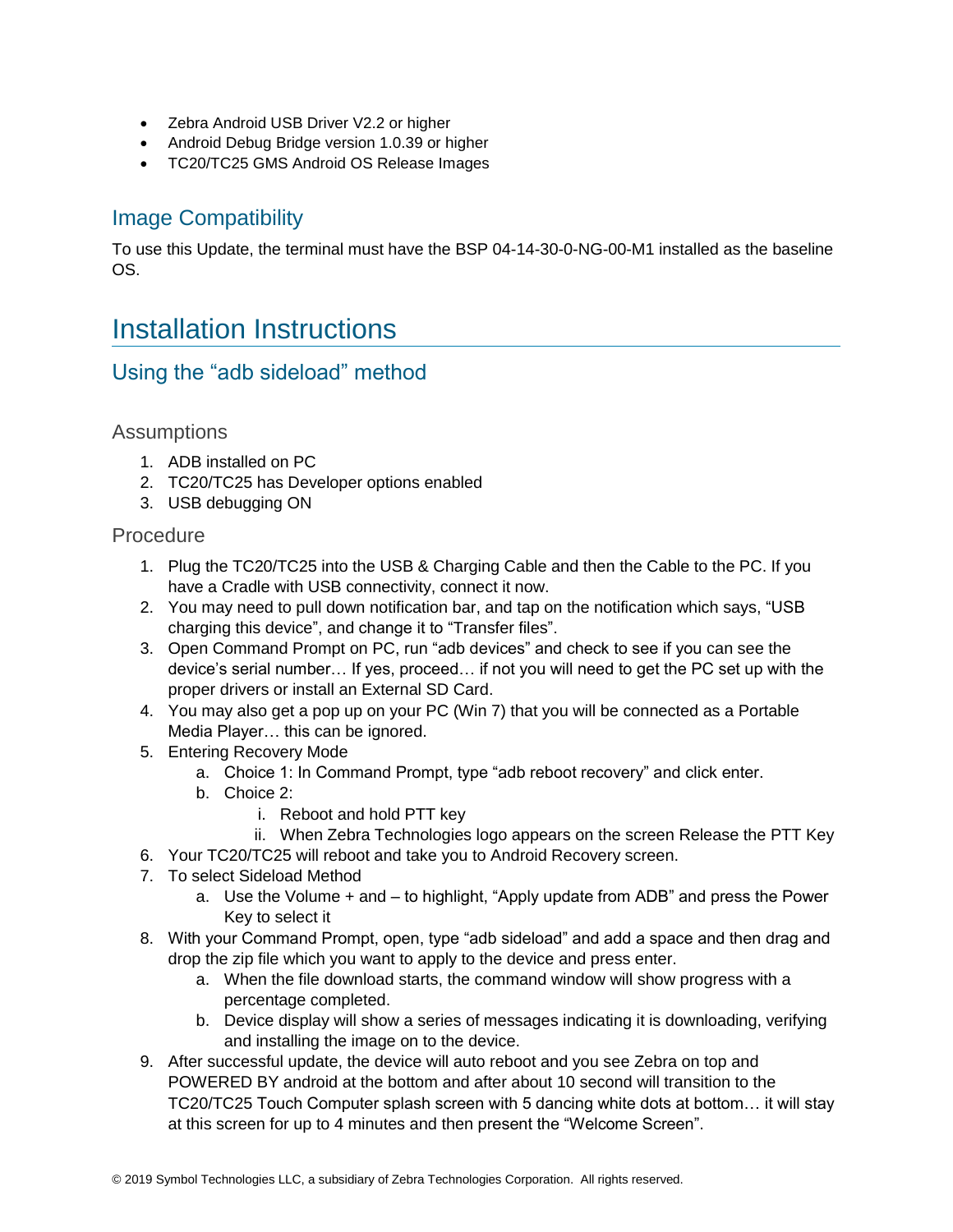- 10. To make sure the OS Patch Update took place, once the initial setup is complete;
	- a. Go to "Settings" and scroll down to "About phone" and look at the "Build number". It should state "04-14-30.00-NG-U10-STD" and the Patch Version should indicate as "10"
- 11. Now you are all set to use your TC20/TC25.

### Using External SD Card

- 1. Plug the TC20/TC25 into the USB & Charging Cable and then the Cable to the PC. If you have a Cradle with USB connectivity, connect it now.
- 2. You may need to pull down notification bar, and tap on the notification which says, "USB charging this device", and then change it to "Transfer files".
- 3. You may also get a pop up on your PC (Win 7) that you will be connected as a Portable Media Player… this can be ignored.
- 4. Copy the required files to the SD Card. This can be done in two ways
	- a. Copy the files to the Micro SD card with the help of a SD Adapter which gets inserted to the SD slot of your PC/Laptop/SD Writer.
	- b. Directly transfer files to the Micro SD card which is inserted in to the back of the device. Please refer to the user guide on how to open the back door and inserting the SD card to the device.
- 5. Entering Recovery Mode
	- a. Choice 1: In Command Prompt, type "adb reboot recovery" and click enter.
	- b. Choice 2:
		- i. Reboot and hold PTT key
		- ii. When Zebra Technologies logo appears on the screen Release the PTT Key
- 6. Your TC20/TC25 will reboot and take you to Android Recovery screen.
- 7. Applying update via External SD card
	- a. Use the Volume + and to highlight select option to "Apply update from SD card" and press the Power Key to select it
	- b. Use the Volume + and to highlight package to be installed (downloaded Zip file) and press the Power Key to select it.
- 8. After successful update, the device will auto reboot and you see Zebra on top and POWERED BY android at the bottom and after about 10 second will transition to the TC20/TC25 Touch Computer splash screen with 5 dancing white dots at bottom… it will stay at this screen for up to 4 minutes and then present the "Welcome Screen".
- 9. To make sure the OS Update took place, once the initial setup is complete;
	- a. Go to "Settings" and scroll down to "About phone" and look at the "Build number". It should state "04-14-30.00-NG-U10-STD" and the Patch Version should indicate as "10".
- 10. Now you are all set to use your TC20/TC25.

## <span id="page-9-0"></span>Downloadable Software Included in this Release

| <b>Filename</b>                  | Description                                        |
|----------------------------------|----------------------------------------------------|
| CFE-TC2X-N-XX-041430-G-00-10.zip | OS Update LG patch for BSP 04-14-30-0-NG-<br>00-M1 |